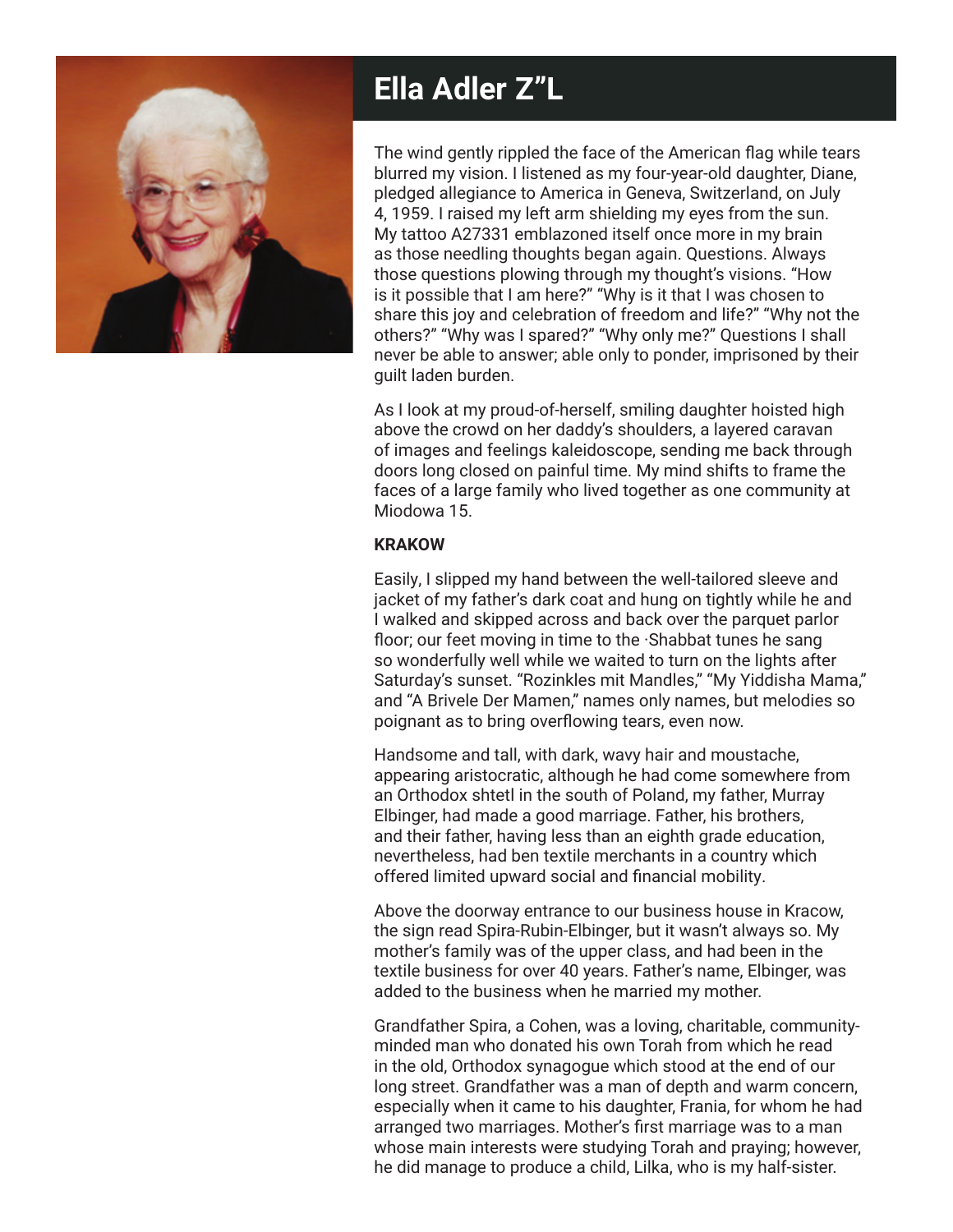With this man, life was unbearable, so Mother and Lilka's father divorced.

My mother as a child, had suffered from typhoid fever. As a result, her life afterwards contained periods of emotional instability which ultimately we all had to live through. Relevant to re-marriage, this condition, plus the stigma of divorce made grandfather's task quite considerable, but possible, since a business partnership was offered as well as a warm, caring wife.

I do not remember my grandfather. I only know what I have heard, but the figures of my grandmother and Aunt Pitzelle, my grandmother's sister from Chicago, are clear in my memory.

Grandmother, small and stocky, wore a wig, lived in our house and always kept a bundle of money hidden in her skirts. My recollection of her is visual as I had not physical contact or conversation with her. I recall family conversations regarding her frugality, how she was in the way, and finally how she was bought out of the business. Grandmother died during the time we lived in the ghetto. I visited her there once in a place where they kept all the old and sick and dying people. I remember most of all that no medicine was available for her and there were crawling, incessant flies.

When I was very small, Tanta Pitzelle, my grandmother's sister, came all the way to Poland from the United States to visit with us. She gave me, and all the others, three zlotys. I truly believed I was rich. Those worn zlotys, a bright, big colorful ball given to me by my mother's friend for saying the word "dupa," and a doll for having my teeth pulled are all the tokens from the treasures of my childhood I can summon up.

Hopscotch, a holiday game with hazelnuts, ice skating, dreidels at Chanukah, were games I played and activities I took part in, but all in all, I was not gregarious or athletic.

Out of my heart's mind, indelible in my senses, my mother's strong, solacing warmth encompasses me. To me, she was simply beautiful, lovely, full of life and caring. Mother didn't play children's games with me, nor do I recall having meaningful conversations with her. The last time I saw her, I was seventeen. I have never forgiven myself when as a teenager, I called her "crazy." Nor have I let go of the guilt I felt when I could care for her no longer while we were in the ghetto, when they came, and when they took her away. Her pleading

cries, begging me to give her the ring I wore, lie lurking beneath the surface of my memory. My father told me not to give the ring to her; I might need it later. A few days after she was gone, we received a letter which simply stated that mother had been sent to another hospital and for us not to inquire. Later, I found out that she had been shot. I have clung to the hope that mother never knew what was happening to her.

Mother spent her leisure time reading German romances. Also, she loved to dance. Even though she was heavy, she was light on her feet, and I loved to watch as she whirled about the dance floor, expertly led by one of the special men called fortanzers, who were hired by the coffee houses to dance with the ladies in the afternoon between coffee and schmoozing. Father did not mind as he did not dance, and he was proud of mother who won trophies for her dancing.

I shopped with mother on Wednesday afternoon for the big, fat carp which blissfully spent the remainder of its days swimming in our bathtub until it was time for cooking and our Shabbat dinner. Sometimes I would go with the maid to market and she would select a chicken which later would be picked and plucked and prepared for our dinner. Smells in the kitchen of challah, the trip to the baker with cholent, melted wax and polished candlesticks imprinted themselves into the fabric of my past.

I would often wonder what mother thought about as I sat looking at her deep, brown, almond-shaped eyes when she lapsed into one of her silent dreamy moments. Once mother had been in love with a German Baron, a gentile, but her father would not allow her to marry outside her faith. It seemed the wistful memory of that love haunted her.

Mama was a dreamer. Mama would also disappear. I was terrified during those times and haunted by her disappearance. No one ever told me why mother had to go away. I would hear her cry, but I never saw her in a state which might frighten me. I was protected from that and any discussion about mother's condition was taboo. One time when mother was gone, I poked holes in a hot water bottle with a pair of scissors. My father's answer to my actions was a sound smack.

I was well into my teenage years when I was told about mother's periods of insanity, her shock treatments, her visits to the neurologists and her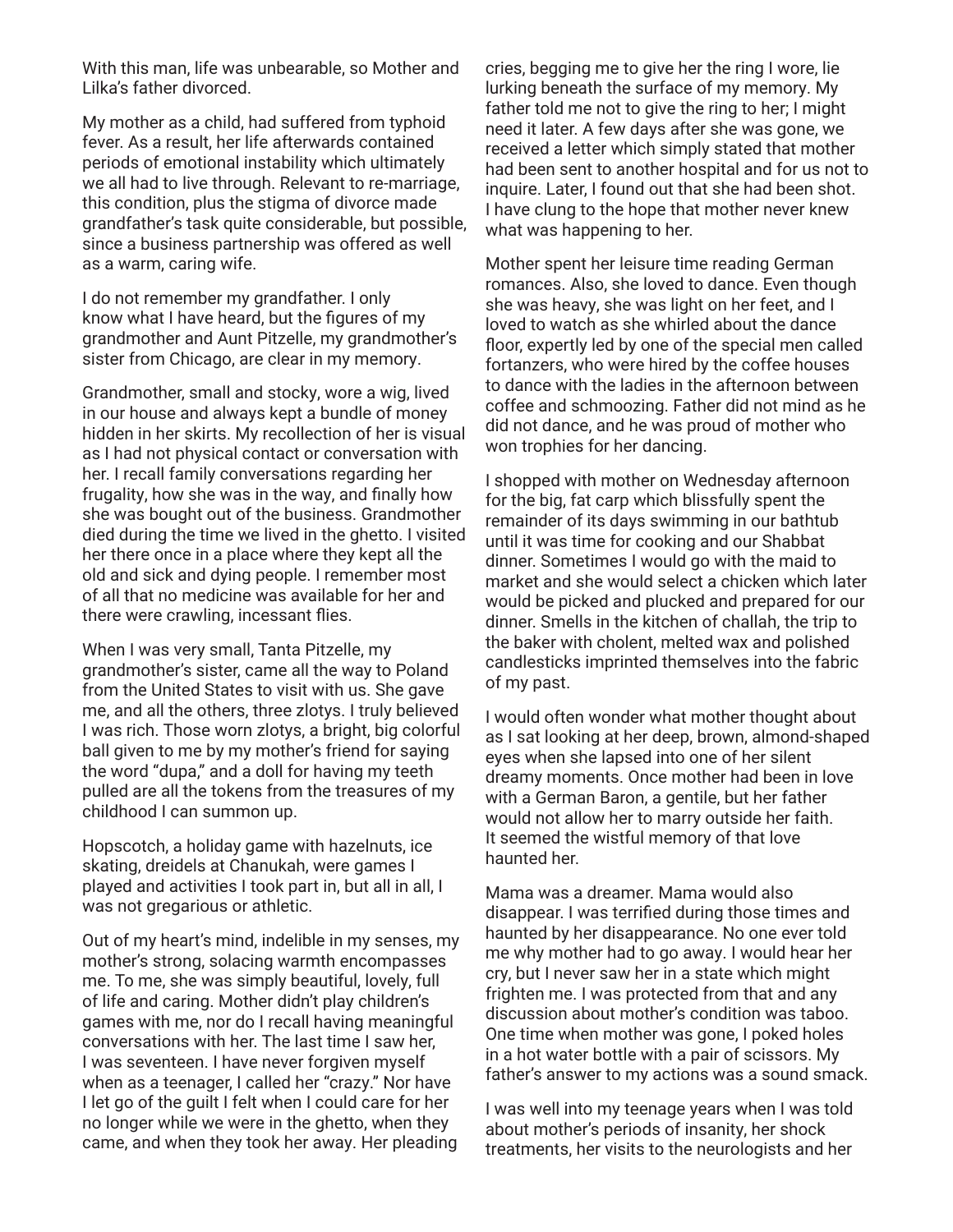confinement in a strait jacket. Although I do not recall mother being violent with me, Lilka suffered from mother's problems.

I was never alone. From the time I was born until I was two years old, I had a nanny who nursed and took care of me. I, of course, was very attached to her, but mother sent my nanny away because she was jealous of her.

My name was Gisela. Mother called me Greena Jaba. She said it was the nanny's fault that my complexion turned green because I had been nursed by her.

According to my recollection, Ida was considered papa's girl while I belonged to mama. Every Saturday, mother, father, Ida and I would dress up and go to the park located in the middle of Krakow. Black bread and butter, along with a glass of cool, rich buttermilk was the treat father would buy for us, and except for whipped cream ·Neapolitan, the most regal lunch I could imagine. Although these were my favorites, I could also be talked into eating sauerkraut and knackwurst. Father's concerns the other six days of the week had to do with business. Mother was often gone. The maid or sometimes the other children in the family would play games with me. The person I was closest to was Ida, my sister.

Ida–it is hardly bearable to write her name–my raven-haired, dark, liquid-eyed sister. My most intense sense of loss comes from my memory of you. So full of life, you appeared to dance as you walked. You were father's favorite. You hungered for learning. I remember you reading Shakespeare to me and every time I hear Ravel's "Bolero" the hearing brings upon me an almost unbearable sadness, because you loved that piece of music so.

You were the one who so gently held me and told me the facts of life when I came running to you, scared to death of the bleeding when I was thirteen. You were the one who stood with me against parental restrictions. You, so intelligent, so clever. I always questioned why I was chosen to live and you to die. For years, I found it impossible to accept your death. You walk in my dreams, away from me on unfamiliar streets. I run forward to touch you. I reach for you. I scream, "Why haven't I seen you in such a long time?" When I arrive at your side, you slowly turn and look away. The person in my dream is an imposter, not you. My dreams do not tell me that death is forever.

The time we spent together was so brief– because of our difference in age–because I was not verbal, because I was too young (and aren't we all) to understand what it meant to have and appreciate you.

I do remember when you attended college and began breaking away. I know you resented living in the Jewish quarter and resented the fact we spoke Yiddish at home. You didn't want to bring your friends to our house. According to you, we had no "savoir faire."

Orthodoxy permeated the Casimir streets where we lived. Yiddish, loudness, along with strummels, caftans, pies, beards, black shoes, and white stockings made me feel, when I came home from school, that I had entered another world. In fact, I truly had. This was the world of our parents and, of course, our world. I had little contact with other Jews who lived in Krakow.

I did not speak Yiddish. Perhaps this was my way of rebelling, of rejecting what you were rejecting. The Christian students ridiculed those of us who spoke Polish interspersed with Yiddish. I, like you, Ida, made an extra effort to speak only Polish. And we both stepped across an imaginary line when we came home from school each day.

Nowhere was there for you to turn as you became more and more uncomfortable regarding your Jewishness. No conservative congregation existed. All around was Orthodoxy and that for you, I recall so well, was out of the realm of consideration. Perhaps consciously or unconsciously you knew that your only possible escape from what befell you ultimately was to become Christian. Mama and Papa did not sit Shiva, but I remember their silence and their hurt when you moved out and converted. I want you to know that I felt I understood your reasons, even though, looking back, you must have known how devastated our parents were.

Your picture on my dresser is an ever-present reminder, along 'With all other thoughts of you that remain. Never will I forget the letter and the pair of slippers you sent to me while I was still in the ghetto. I held on to that letter until it was taken from me in Auschwitz. The slippers which I held every night, I left behind when we were moved to Plaszow.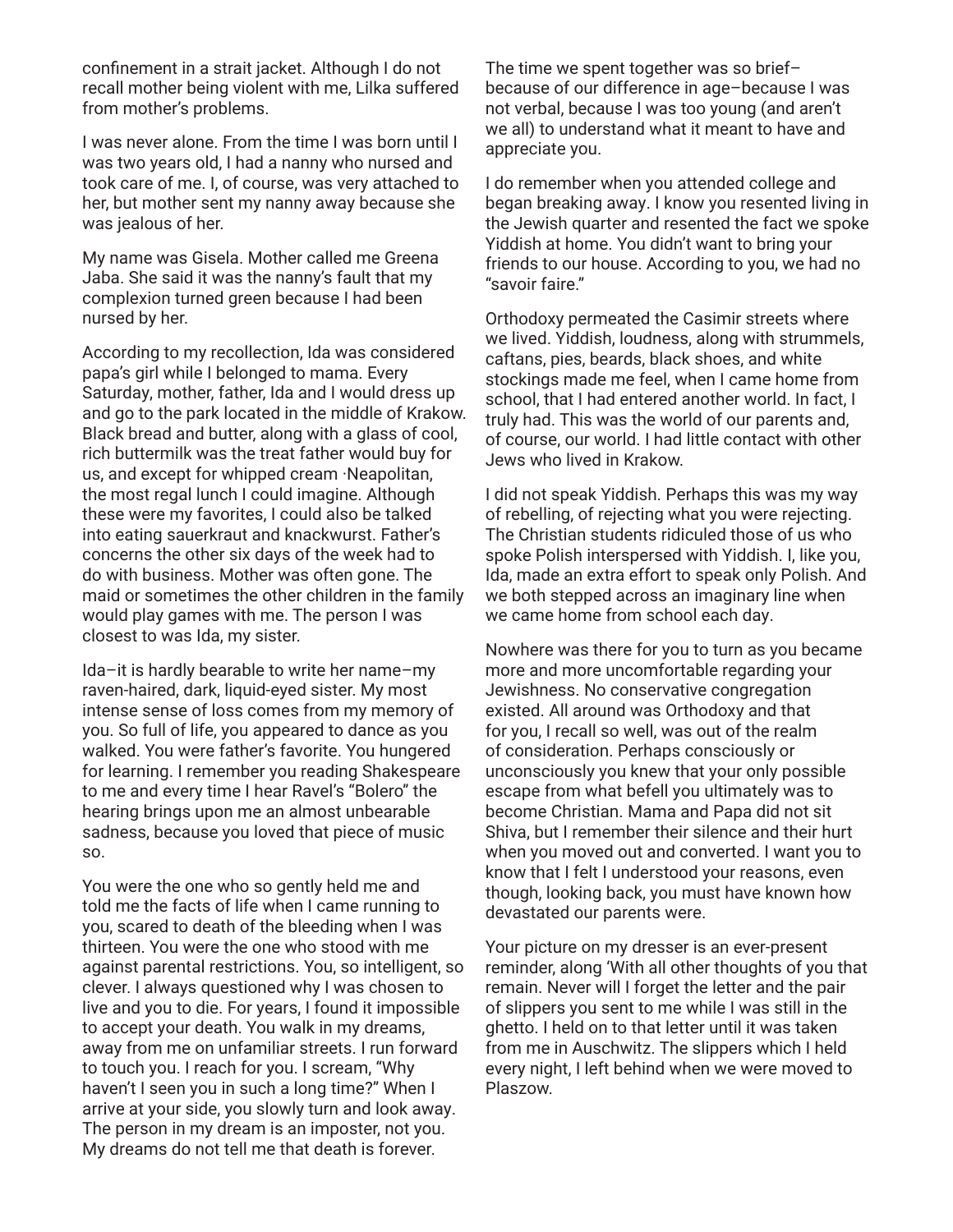# **The Ghetto**

At the time we were forced into the ghetto, you lived outside. Even though you had the opportunity to be with us after you had been denounced to the Germans by the parents of your Christian boyfriend, you were Christian and did not, you felt, belong with the Jews.

In my mind's eye, I can see you writing to me. I still know how it feels to touch the folded edge of that soft, tattered paper. I still know what those faded lines said. You told me that you loved me. You asked me to forgive you for all the sisterly disagreements we had and you hoped that we might see each other once again.

If there could be a way to tell you, or if somehow you could know, I would say: you meant so much to me. I love you, and thank you for helping me grow. I hope you didn't suffer, that the pain was small, the ending swift. When those moments crush their weight against me, that is how I wanted to it to be for all of you.

Papa and I were the only ones left after mother was taken. Ida was never with us in the ghetto where we were herded and penned like pigs as they wanted us to appear. Scrounging, filthy, crawling shredded beings, fatless, leftovers hauled away dead after the long night's longer torment in wheel-squeaking wagons pulled by another, soon to join with them. We began to become who it was they said we were–dirty, stinking, lousy, contentious Jews.

Father was able to go in and out of the wall they built to keep us out. Because he knew about textiles needed for uniforms, blankets and other supplies for the German army, they needed him. He was allowed to leave and return each day, sometimes smuggling bits of food back in with him. I prepared whatever we had and attempted to keep our small, crowded space as clean as possible. For one and one half years, we had one room in which we were trapped with or fears of raids, of beatings, of hunger, of pounding, and of dirt. It was here I learned to live one minute at a time.

Selected meant being chosen for a journey whose destination we never knew. One day, father was gone and they came for me. They told me to carry with me a small bundle of belongings and line up at the appelplatz. My Uncle Spira, head of the Jewish police who took orders from the Judenrat, was nowhere to be seen. I spoke to one of the

policemen who knew me and told him I was Spira's niece; they let me go.

Uncle Spira who lived in our house before we lived in the ghetto conspired with the Nazis. He felt that doing this would insure his family's, as well as his own, survival. On many occasions, Spira would warn us of an impending selection and this time, his power or his powerlessness, saved my life once again. I believe that without his presence, I would not have survived.

In 1943, the ghetto of Krakow was liquidated. A German commander, Franck, was in control of the city and vowed as all other Nazis had in other cities to make it "Judenrein" (free or clean of Jews). Father and I, along with all those from the ghetto still alive, were moved to Plaszow, a labor camp situated twenty miles away and built for twenty thousand inmates upon a Jewish cemetery. I clearly remember the marking stones in the ground as I looked down when we marched in over them.

Before we were moved to Plaszow, an announcement was made over the public address system: "All children must remain in the ghetto and will later be moved to a children's camp where care will be provided." My sister, Lilka, had two children. The Nazis gave her the choice of staying with her children in the ghetto or going to Plaszow with her husband who would not leave without her. Lilka left the children in the police station with the hope that our Uncle Spira would look after them. The Nazis relished choiceless choices. Lilka chose to stay with her husband, go with him to Plaszow, and suffer untold terrors of guilt-ridden years. Today, she lives in Israel and has another husband and two adult children, Fannie and JoJo.

I must say that one never exactly knows what one will do in any given situation under stress such as we had to endure. Uncle Spira helped the Nazis and in that position pulled me from selection, that is, death on more than one occasion. If he had not chosen to be a member of the Jewish police, I would not be here. Uncle Spira was still in charge of the ghetto when father and I were taken to Plaszow. We heard shots and saw fire and smoke as we were taken away, but it wasn't until later that we learned through whispers passed by the Kapos that he had been shot and burned.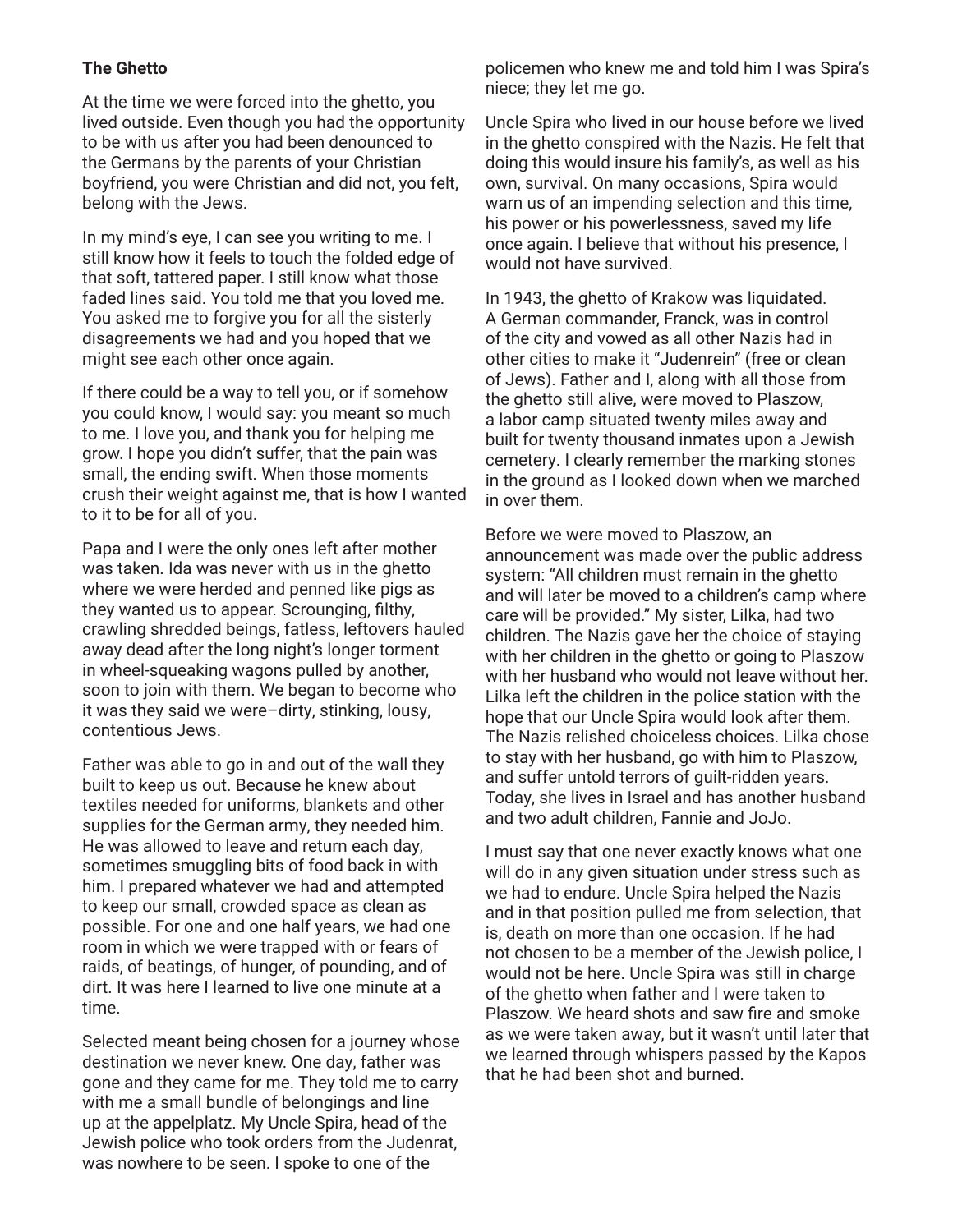## **PlaSzow**

In Plaszow, at first, we were placed in a heavy labor area and told to carry heavy stones across a field, pick up another stone and carry it back across the field again. This went on for hours and days; we were being worn out. There was no purpose in our work and those who could not continue were shot. Nazi guards moved among us with German Shepherd dogs trained to kill those who were pointed out to them. Indiscriminately, we were torn to pieces by dogs and shot at by S.S. using us for target practice.

Our daily life was guarded by death, dogs, Nazis, and by senseless, unending roll calls when we would stand in the rain at attention for hours in the bitter cold, pinching our cheeks until they bled so that we would look alive, so we wouldn't be selected, so we could survive a little longer. Some fell, left to die in the mud. Those of us who endured–bony, grey-skinned grimy ghosts of ourselves–looked forward to stinking hours of bodies in wet rags, unbathed, freezing cold, and crawling.

Our existence? Water was our soup; sometimes containing a piece of flesh or dirty bread. Foul latrines where you never knew when the guards would enter and order everyone out. No time, no privacy. Eyes always watching. Eyes in my sleep or that which I willed myself to escape into; a semiwakefulness waiting for the next scream or shout or shooting raw hunger, raw nerves, raw intensity. I shall probably never be rid of them for they loom over every today's shoulder. Was there ever another existence? Was there ever really a god of any kind?

Not one day, but one second at a time. I climbed those painful seconds every day, crawling through endless eternity one over until each not new morning came, looking forward to nothing, encapsulated into each second as if it were forever.

Once at the end of one long hungry day, I was part of a group which was told to carry stones. The Nazis decided to punish us for our apparent slowness, or their entertainment. We were assembled into rows and the Nazis' guns were pointed at us. I remember wishing I could be an insect, and at that moment my eyes became blind. Out of fear, I could not see. I waited for the shots to put an end to the unbearable fear, but no shot came. Instead, one of the guards pointed to me and I was made to lie on a table where they

whipped me into unconsciousness. Bleeding and stripped of the skin on my back, I was left without aid. The others dared not help for fear of their own punishment. I managed, in spite of the blood and pain, to get to my barrack. I knew if the guards found me on the table where I was whipped, I would have been shot. At least, we weren't all killed. The blood and screaming must have assuaged their savageness for the time being.

At other times, I was hit on the back of the head or on the back. Now, in restaurants or other public places, I find myself wanting to sit with my back to the wall. In this way I feel less threatened.

Death lay everywhere. Life meant nothing. I watched while my friend was hanged. The rope didn't kill her the first time, so her friends had to retie it and hang her until she was dead. She had been one who had tried to escape and we, as a warning, had to watch her execution.

Lullabies were played over the loud speakers at Plaszow as children were marched past their parents to Chujowa Gorka, a hill where they were shot. We who watched saw a parade of tiny shadowed marionettes slump clumsily to the ground as those who held the strings released them.

Amid insects and without anesthetics, I had two operations. One occurred when my fingernail was removed and another took place after a cyst was discovered under my arm. I was taken care of because I was in a labor camp and since I was relatively strong, I was kept at slave labor to provide supplies to the German soldiers.

Plaszow contained Jews who were found hiding, as well as slave laborers, and German political prisoners.

In 1944, rumors of Germany's loss of the war were already circulating among the inmates of the camp. The Germans were afraid of the evidence which they had created and which would indict them if it would be found.

We were ordered to open the graves of those buried under the ground, stack the bodies, and burn the stacks with torches while the Nazis stood by with guns and dogs. The stench of that burning flesh and dead bodies became a part of the atmosphere and all that stood or lay in it. For years afterward, I was not able to go near a spit or open barbecue as that smell would always bring back what I so much wanted to forget.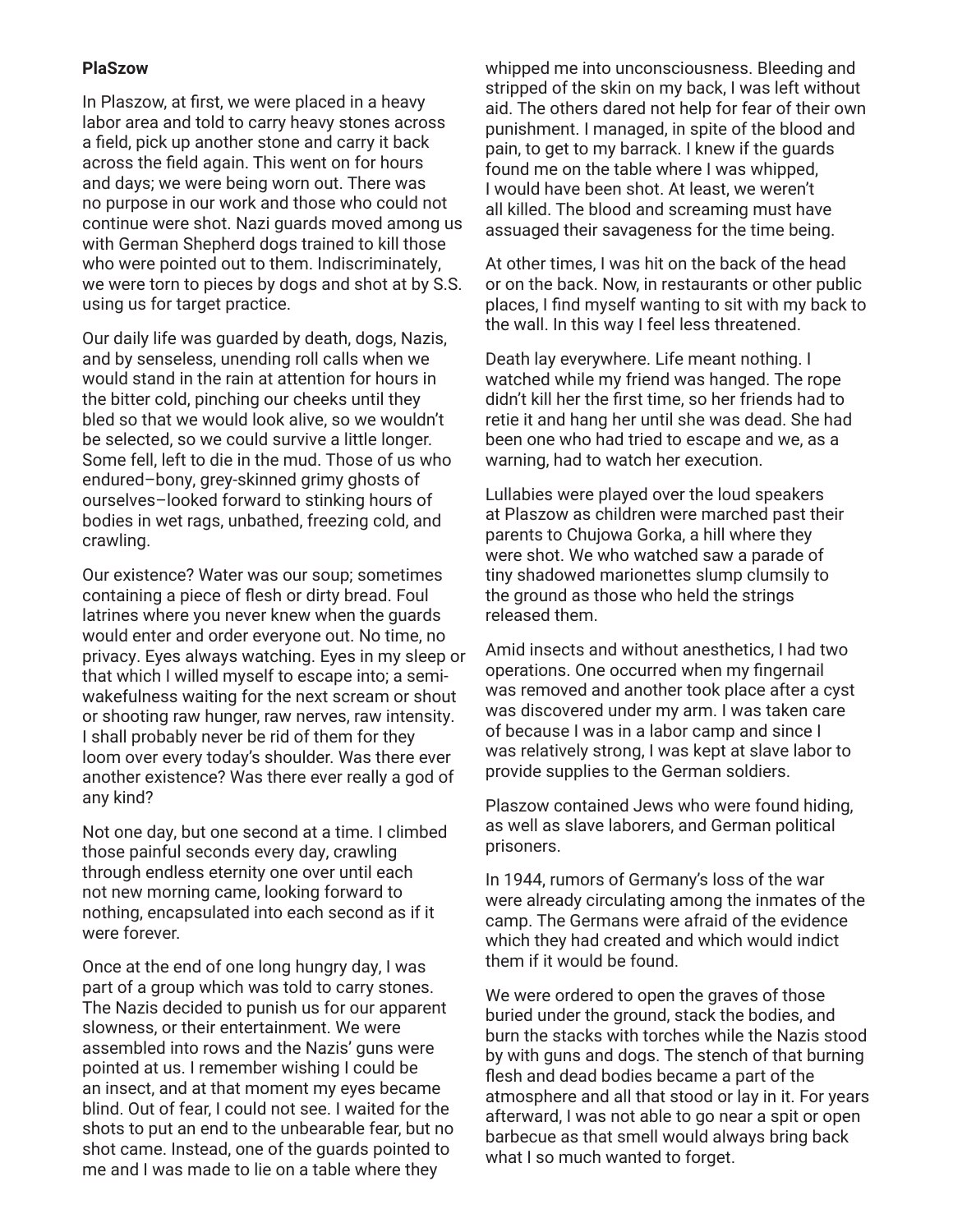At night, I was allowed to see my father, but every time we met and every time we parted, we never knew whether or not we would see each other again.

Father was involved in some kind of work for the Nazis and when possible, smuggled food to me. Others smuggled in eggs and small amounts of sugar. One woman in my barrack would beat an egg and a few grains of sugar together in a glass and whip the concoction into a glass full from which she would allow me to have two or three teaspoons.

Overriding my hunger and bad treatment was fear. I worked in a factory which made brushes and I was transferred to night work. Not able to keep my eyes open, I was incessantly trapped between sleep and fear of being shot, webbed in the horror of not ever seeing my father again.

As time went on my hunger grew worse as less food was available and more energy was expended in working and searching for food. We were doled a watery coffee and less than an ounce of black bread each day. Interwoven among my thoughts of finding something to eat was a prayer for my father's safety and a dumbly mumbled "Shema."

In March of 1944, Soviet forces advanced westward and as they did so, the Germans began a systematic evacuation of the slave labor camps in their paths. From Plaszow, hundreds ended in Auschwitz while others were sent to Mauthausen, Flossenburg, Stutthof and Gross Rosen.

One evening, I made my way to where I was to meet my father. I searched among those milling about. He was not there. "A transport went out today," I was told. I never saw him again, even though I never gave up the thought that I would again find him.

#### **AUSchwitz-Birkenau**

Now, my turn had come. Inconsolably alone, exhausted, starving and occupying one slim space squeezed against death, I also was pushed into an awaiting cattle car. Given no water, and one pot which we like animals used degradedly and publicly, we were crammed, crushed and shut up into a stifling, smothering blackness.

The ride to Auschwitz-Birkenau, although seemingly interminable, lasted only four to six hours. I carried with me all I owned: the clothing on my body, a toothbrush, a lipstick, a picture of my mother and Ida's letter.

When the heavy door of the train car was opened, an ugly dusk had fallen. Through my incomprehension, weakness and hunger, I could make out the tall, silver, shadowed, cane-shaped high electrified barbed wire poles looming over me. Crisp, well-tailored officers pulled us out of the train cars, jabbed, prodded and shoved us into lines while others of them gazed at us with steely, cold hatred, indifferent to our humanness. The Nazi propaganda had worked. Those young officers were trained to see us as inhuman, infested vermin. We were almost living proof of a well instrumented self-fulfilling prophecy. Kapos in striped, filthy, prisoner uniforms herded us like undefined animals into a large room where we were separated, men from women, and told to undress. Shivering and cold with no respite from our sufferings, all that we possessed including our last remnants of dignity were taken from us.

We were not shaved, but naked, grey and sallow. We were inspected, turned around, looked up and down, classified and delineated. Who will live and who will die? By a flick of a clean manicured hand foppishly playing God, life was categorized to death.

To the right meant life. I was shoved left, selected to die by Mengele, "The Angle of Death." Like discarded rags, I fell into a heap onto the bare damp floor, apathetic to my surroundings, my mind minimally functioning, every movement a futile effort. Less than a step from death, hardly 55 pounds and without hope or caring, I stared with clouded eyes at the young girl next to me who had been separated from her mother. The girl's mother had been selected to live - for labor.

A window, possibly a foot from the floor, above me suddenly rattled, and as if in a twilight sleep, I heard a floating intense scream, the voice of the mother insisting that the girl beside me jump through the window. Clawing and straining the last amounts of energy left in me, I followed, climbed and stretched through that same window. Once outside, I found myself surrounded by women who clothed me and the girl from the rags they wore; they smuggled us to their barracks.

I had escaped backwards to the rubbing edge of death. I was tattooed which meant I would be used somewhere as slave labor. Some chance for survival existed, although I did not know it.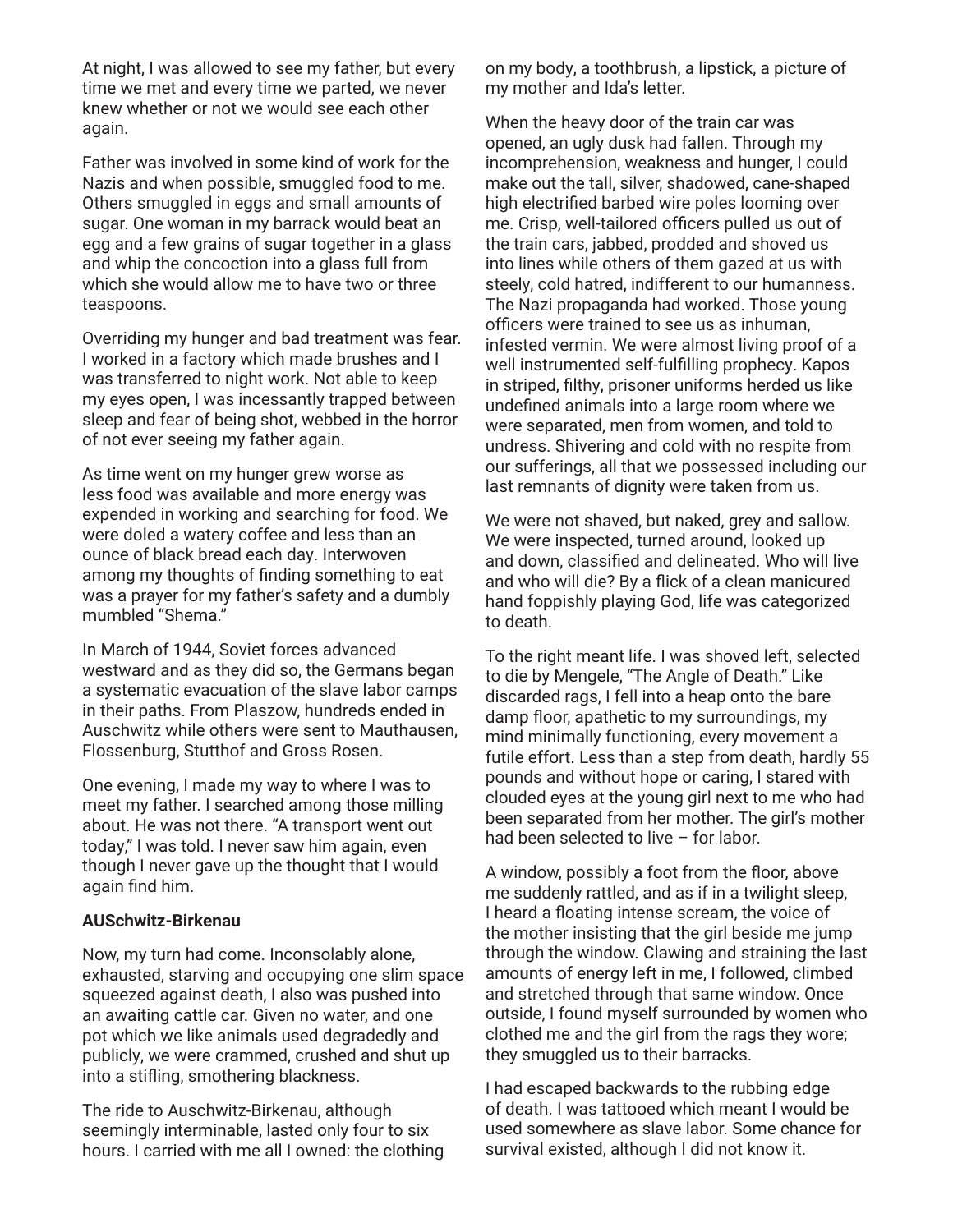Everywhere I met shuffling, dragging feet, begging mouths, dysentery, resignation and fear mixed with one focus–where to get something to eat, garbage, a spot of soup on the floor, dirt, anything which would ease the pain of the gnawing, burning hunger. I licked the floor for a taste of dropped moisture.

One minute was woven to the next with hope. Underneath the hunger, lay loneliness and thoughts of my father. "He will be waiting for me." "When this is all over, we will meet and go home."

Search lights doomed us to a target if someone desired, as we stumbled through the mud and night in fear of losing our shoes on the way to the latrine. To be without shoes was to lose one's life. Some put them under their hats or heads while sleeping. I had no underwear, a thin sweater and skirt, and no heat. Eight of us occupied one wooden planked bunk from which we were roused at 6:00 a.m. every morning to stand in the cold, rain, wind, or sun for interminable hours. Exhausted, some fell, then were beaten into the mud to death. We rubbed clay into our faces to create an appearance of health, yet our bodies swarmed with lice, rashes and running sores. Our only purpose: live.

I could not believe that here I would see anyone I knew. How I recognized Lilka or she me, I'll never understand, but there she was. A thin layer of joy spread over my world until she told me about the gassings. With that, I fainted. She held on to me and quickly brought me to my senses. I only saw her one more time when she brought underwear, cabbage, and bits of food to me. I never saw her again until I returned to Krakow.

Dazed and mute, lacking all energy to talk and wracked with dysentery, fast closing the gap which would categorize me as mussulman-camp slang for a prisoner crossing the line to death,  $-1$ pulled my clogs through the sucking, unrelenting mud, returning from the latrine to our barracks. As I approached, a bunkmate shouted to me to hurry. We were being transported to a labor camp.

Half dead, barely covered in rags, we 350 women were marched to cold black-mawed iron-sided trains in whose bellies we would be packed. As the doors slid shut with a loud shuddering sound, we began the long journey to Freudenthal, located in Moravia, a province of Czechoslovakia.

The word Freudenthal means a meadow of happiness; it was not. It was, if anything, an endurable labor camp, considering the alternatives; containing only women who every day marched through Licterverdun under the cold, vacant, by standing eyes of the townspeople. We marched to a textile factory located at the other end of town where all day we stood with our hands withering in frigid water, weaving cloth for the uniforms of German soldiers. We were kept in barracks on bare board bunks, wearing only what we wore from Auschwitz, without a stove, and with the snow finding its way through the cracks and slats.

Punishment here was standing all day and night exposed to the bitter night air, but no orders were given for shooting or killing by the men who guarded us.

I began to have severe pains in my stomach and was not able to eat. Anyone in this condition was of no use to the Germans. Fear and hunger traded places in my mind. In pain and so ill, I couldn't stand; I was relegated to a make-shift infirmary. A baby, deliberately placed here to starve, was my lone companion. Its tiny voice cried and whimpered from pains of hunger until it slowly retreated into its appointed death. Friends of the child's mother had placed it there in order to protect the mother. If any female was caught pregnant or with a child, she was automatically sent to the gas chambers of Auschwitz. Even now, hearing a weak cry of a child is an unnerving experience for me.

No medicine or aid of any type was available; however, Yanka Bowman visited me daily and managed to trade my bread ration for potatoes which seemed to soothe my stomach.

Although the winter months seemed dull and long, when spring came events seemed to happen fast. In April, a soft spoken German officer visited our barracks and asked questions about who we were and what we did in the camp. We saw him only once, but later learned he was an English spy scouting the area.

We noticed flowers blooming as we marched through Licterverdun. We also noticed photographs of Hitler with candles lighted in front of them as we peered at the windows of the houses we passed. When we arrived at the factory, we learned that Hitler was dead. With that message, we dared once again to hope.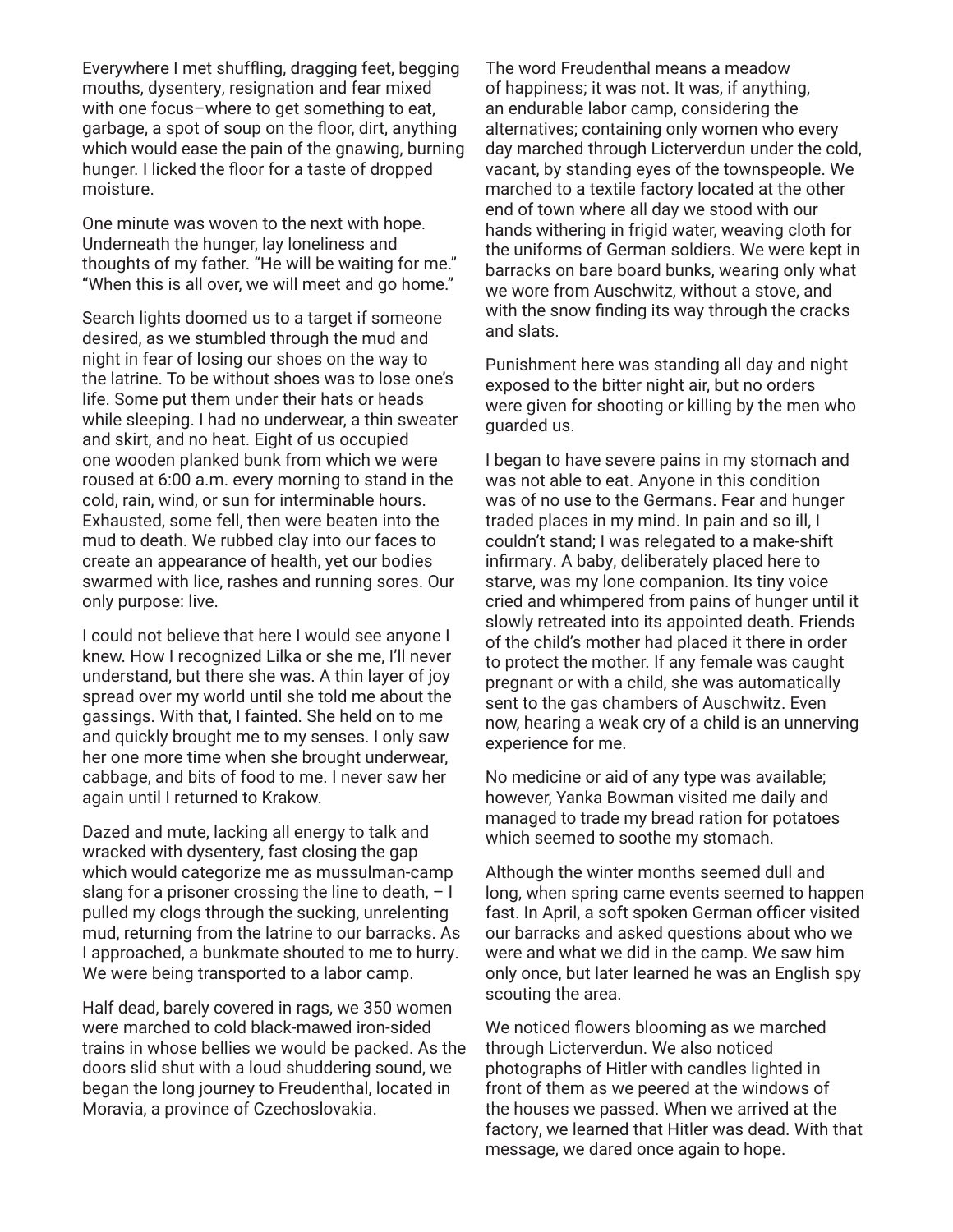## **LIberation**

Rumors were heard that the Russians were not far away. Fears and whispers were passed in the night. "We will be marched until we drop of exhaustion, and if not dead, we will be shot." The townspeople also heard the rumors and the plans for the march. These inhabitants, because they felt the Russians would go easy on them if the prisoners were not harmed, persuaded the guards not to carry out their strategies.

Awakening one day to the sounds of guns and bombing, we saw planes overhead. Knowing it would be the Russians who would come, several of the women jointly sewed a Russian flag and climbed to the roof of our barracks and attached it so that anyone flying over would not bomb this place where we were.

Not one guard was to be seen this morning. Not even one. Our eyes searching through the cracks and windows of our barracks fell upon truckloads of soldiers. I dragged what was left of my being to the door and stood numbed with disbelief. Fear, tears, shaking and trembling overtook my senses. I was free. "What does that mean?" With tears flooding my eyes, my mind raced through the possibilities of what would happen to me. "Who will I find waiting?" "Where will I go?" "What will I do?"

The Russians who liberated us treated us with compassion, broke down the doors to the camp warehouse and let us eat what we wanted. Because I continued to 'suffer from stomach pains, I ate very, very little which, no doubt, saved my life. Many of those who gorged themselves became more ill than they had been and died after they were liberated.

We were loaded into trucks by the Russian soldiers and taken to the homes of the Germans who so blandly watched our wretched, hungry march through their town. The soldiers told us to take anything we wanted. In one house, my eye focused on an apple. I had not had a piece of fruit in almost five years. I took that apple, a towel, and a few articles of clothes to put on. I wanted nothing more from the Germans or anyone else– but I longed to find my father.

The next day, those of us from Krakow were helped into trucks and driven to that grand medieval city we once called home. The Russians who now occupied Krakow had set up refugee processing centers. At one of these buildings, we

were dropped off. Others who arrived before us placed their names on a refugee list. I searched those handwritten columns seeking my father's name but instead found Tanta Natalka's name and the number of the place where she was living.

The Poles had taken our homes, jewelry and other personal belongings. Before we were walled into the ghetto, some of us had trusted what we possessed to those we thought were our friends. We found out after we returned that we were not expected. We were resented before we left, and less than few welcomed our corning back because they had profited from our belongings and our absence. What we had once owned had become theirs.

As Constantine had forced Christianity on all of his subjects, so had King Yaghello in Poland after his conversion. However, Yaghello and those following during the eleventh and twelfth centuries were troubled by a breakdown of their economy as a result of constant conflicts with Tartars. Anxious to rebuild their country and restore their treasures, these rulers encouraged and invited Jewish traders, shopkeepers, and moneylenders to their country.

Casimir III whose name is acclaimed in Jewish sections of Polish cities by at least one street named after him was a king, who with candor, exposed the practical motive behind his benevolence by declaring, "We desire that the Jews whom we wish to protect in our own interest, as well as in the interest of the Royal Treasury, should feel comfortable in our beneficent reign."

Consequently, desperate Jews fleeing the bloody attacks of the Crusades, the Hussite Wars in Bohemia, and the Black Death found respite from their terrors and settled in Poland.

The Jews were protected by the King and by edict, but the Church and uneducated peasants, as well as jealous noblemen, waged for centuries a frightful war of anti-Semitism upon those Jews welcomed for their acumen. For over 800 years, 3,500,000 Jews lived in Poland. Eastern Jewish life for the majority was imbued with an intense religious quality, resisting influences from the outside.

For the most part, the economic condition of the Jews in most of Poland was painted with hardship and thrift. Jews were never allowed to own land. The strict adherence of the Christian to the law regarding usery forced Jews to carry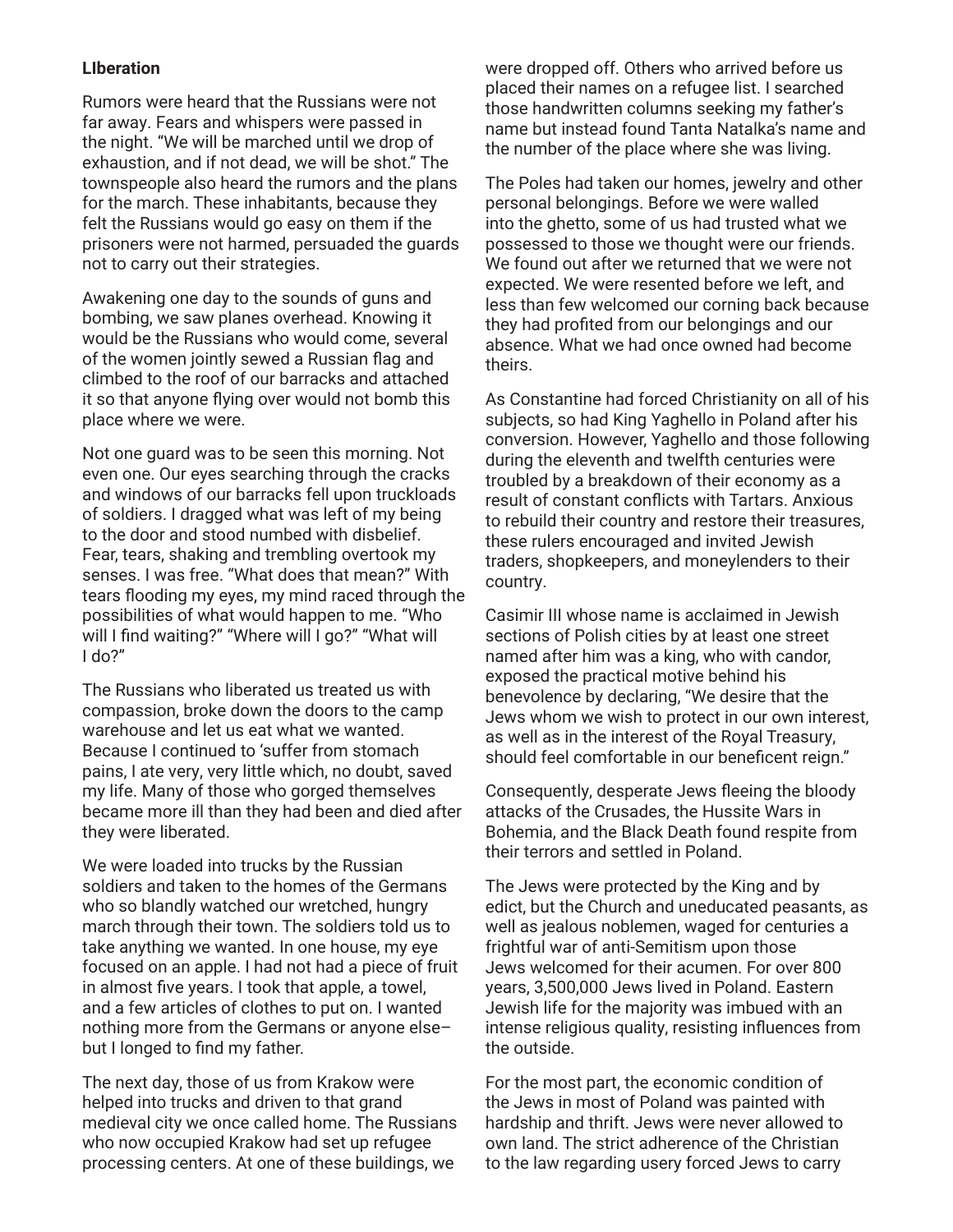out transactions in money, thus keeping Christian hands clean. Forced to collect taxes and extricate owed money, as well as appearing different and a victim of the Church's derisive appellation, "Christ Killer," they easily became ugly, hated and unwanted in the eyes of the populace.

On Easter, fresh from Church and the rantings of a fanatic priest, Christian children in Poland would attack and mercilessly beat Jewish children.

When we were sent away by the Nazis, many of the Poles because of this indigenous prejudice applauded the event. When those few of us returned, we were looked upon as ghosts from the past without a right to claim what was ours.

The war being over, we thought the pogroms had ended, but many of us were beaten and harassed to the extent that I wore long sleeves deliberately covering my tattoo.

Several of my Christian friends, one especially who attended high school with me, tried to persuade me to become Christian to avoid further persecution. I questioned my right to bring Jewish children into the world to fall victim to its terror. Tempted to convert, I nevertheless did not succumb for I realized that I would have been traitorous to those who had perished, especially my family.

Aunt Natalka, the only survivor of my mother's generation, returned to Kracow to find a Polish family occupying her home. Having some conscience, they allowed her a room in the attic and the use of the kitchen. It was here I found her, and here I stayed, going every day to the refugee center, searching the lists for my father's name.

I found a man who had been with Papa in Gross Rosen. He told me that Papa had been wounded in the foot by a German officer and when the Germans began losing the war, the S.S. drove the inmates from the camps to avoid any evidence of their crimes and victims. These remnants were marched to death. Some would die of exhaustion; others were shot because they could not keep going. My father was one of these.

No words I knew could wrap themselves around the feelings of loss I now bore. My whole existence, the thinnest attachment I had to life had for the past five years since the last time I saw my father clung to the knowledge that I, without question, would see him and be with him again. Without that hope, I would not have survived the

horror and degradation of the camps. Now with certain reality, I must go on without it. A vacuum within a vacuum. What threads now would warm me against despair? An orphan among millions. I struggled for sanity and reasons for being.

To do my share, I found a job in a small factory, pouring shoe wax into containers. I had no skills and my education which was typical for girls in Poland was meagre and interrupted. The pains in my stomach continued, and I continued to live day to day.

One evening, Willie Springurt, a young man from Luxenbourg and whom I had known in the ghetto, came to my aunt's door. Willie's parents were Polish. When Hitler took over in Germany, they, and he, were forced to immigrate from Frankfurt to Poland. All of his family were exterminated during the years we were in the ghetto.

Before the last days of the Krakow ghetto, Willie and I became acquainted after having been introduced by a friend. He visited with me frequently, enjoying many conversations. Papa for some reason did not like him. Perhaps he was jealous. We went together for about seven months, although I considered him a friend more than a potential mate. Shortly before I was sent to Plaszow, we broke off seeing each other.

After Willie's first visit to find me at Aunt Natalka's, he came often and brought white bread for my stomach which he said would be much better for me than the black bread I had been eating. The white bread helped.

Willie had a plan to escape Poland. Part of his plan included my marriage to him. I told him I didn't love him, but he insisted that that wasn't important. He loved me and if we married, things would work out. I felt I had nothing to lose. Poland certainly held nothing for me, especially after the news of my father's death.

Willie and I proceeded with his plans and were married in a civil ceremony. In the meantime, both Blanche, my cousin, Natalka's daughter, and my sister Lilka returned to Kracow. Blanche, of course, stayed with her mother and me. Lilka was allowed to sleep in the kitchen.

Getting up every morning at 4:00 a.m. to deliver them, Lilka sold bread rolls from door to door helping me to stay alive by sharing what she earned with me. Lilka, in addition to her incarceration at Plaszow and Auschwitz, as also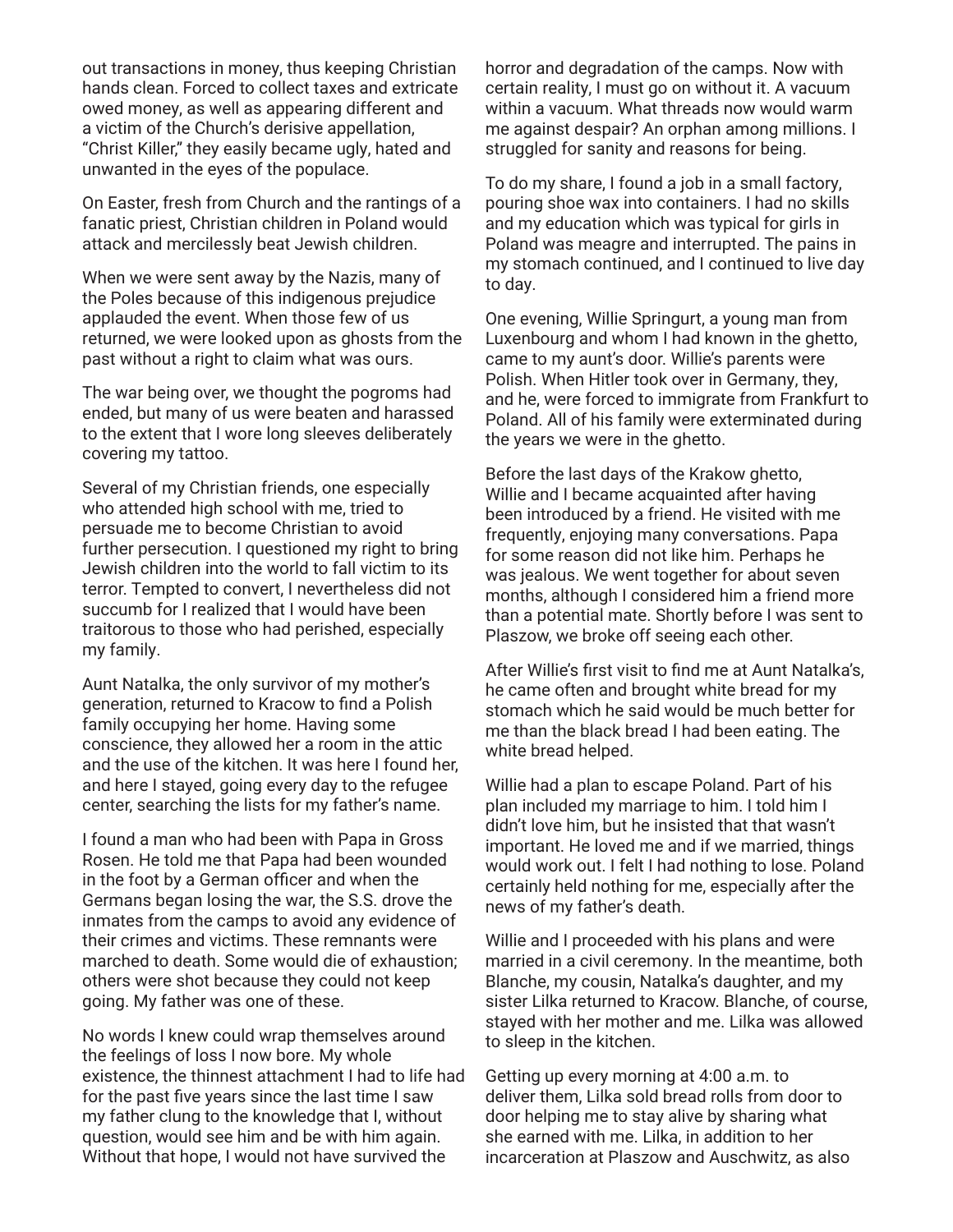a prisoner at Radom and Poinke. Ultimately, she ended her camp life at Krazow, Czechoslovakia, then found her way to Krakow.

Blanche obtained "Aryan" papers, masqueraded as a Pole, and worked for a German family. She had been sent to a labor camp for Poles before the war was over and it was from that camp she made her way home to Krakow.

Willie had a friend, Zigmund Zwern, who planned to go with us, and Aunt Natalka persuaded us to take Blanche along. Willie, Blanche and Ziggie all spoke fluent German and I was instructed by Willie not to say one word, because I would give us all away. We four, carrying fake German passports, made our way by train to Frankfurt, leaving behind Lilka and Aunt Natalka.

#### **TO AMERICA**

All of Europe was in turmoil, people of all sorts milling in every direction. We made our way to a refugee camp set up by the United Nations Rehabilitation Services. There I had my first experience with American cereal. I opened a box of Rice Crispies, but I didn't know what to do with it or how to eat it, so I ate dry cereal from the box and was glad to have it.

In Frankfurt, Germany, because Willie and Ziggy both spoke English as well as German, they were able to get jobs with the American Occupation Forces, taking care of a housing compound. I had my first glimpse of an American M.P., thinking they were giants for in comparison to the smaller statured Poles and people I knew they surely stood at least a head taller.

For almost, a year, we waited for arrangements to be made for us by H.I.A.S. so that we could be allowed visas to travel to the United States. Was it possible that I would reach America? When I was a youngster in Poland, we really believed the streets in America were made of gold. It was hard for me to visualize or even anticipate making a trip to such a place to live.

In the spring of 1946, the ship, Marina Fletcher, was commissioned to bring the first group of refugees from Europe to the shores of the United States. Willie and I embarked on that ship and were among those masses thrust from Europe's travail to be allowed under the first lowering of the immigration quotas to enter.

Nearing New York Harbor, I saw with my own eyes what I had only heard about. There she stood, that green painted giantess, the Statue of Liberty, holding her torch to the sky and giving me the· grandest welcome anyone had ever received. My heart rose in my chest and pounded louder and louder as tears swelled in my eyes. Feelings of joy and guilt surged through me. "The others who perished should be here to share my happiness." "Why was I chosen for life?"

Willie had relatives in New York who, at first, welcomed us. The two of us were again married in their home and both Willie and I went to work for them in their factory. Shortly after we began working steadily, Willie became ill and was hospitalized. During that time, I stayed in the Nagel's home. Willie was diagnosed as having pericarditis, an inflammation of the lining of the heart. The Nagels took care of Willie's hospital expenses this time but after his recovery, we both sensed a coolness in their attitudes toward us.

We quit our jobs with the Nagels and found other jobs in the same business but nowhere could we find a place to live which was within our ability to pay. Finally, on Long Island, we found what we could afford, although it meant getting up at 5:00 a.m. to take the ferry to get to the city before work.

Willie again became ill and ultimately hospitalized, so we moved back to the city. This time we found a fourth floor apartment in an old run-down tenement on Delancey Street, on the lower east side. We were forced to add another member to our family- a cat, to keep out the rats.

Because no money was available to spend on cab fare, I spent countless nights walking by myself through Harlem to get to the Jewish Hospital to be with Willie. During the day, I worked in a factory manufacturing children's clothes. My salary was less than \$20.00 a week. Not enough to pay for rent and food, let alone the extra burden of hospital bills. I spoke very little English, which before hadn't mattered since Willie took care of all the interactions that were necessary. Now I was compelled to use the phone for myself and also compelled to listen to the insulting remarks such as "Damn Refugee!" made by those too impatient to listen.

Sitting in the semi-darkness, watching the watery light reflect on the oxygen tent covering Willie, I realized he was struggling and thrashing to get air. As a nurse came through the door, she spoke: "He is frustrated." By the time the words were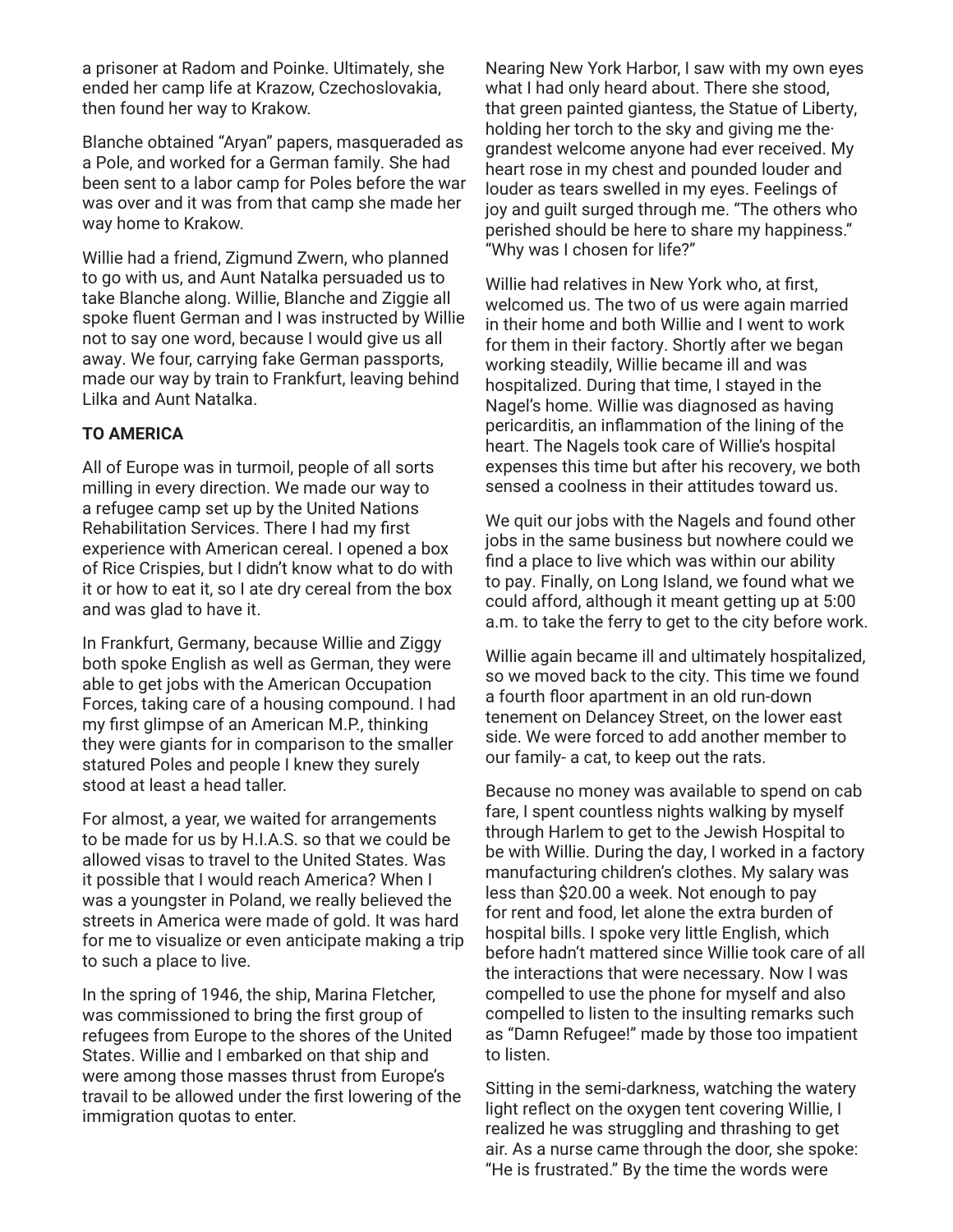uttered, Willie was gone. Not knowing any other explanation, I associated the word "frustrated" for years with death.

Shock overcame me. I remembered nothing until the cab driver of the cab in which Willie's cousin, Lil, and I were riding shouted at me to get out as I vomited all over myself. The man assumed I was drunk. Stumbling out of the cab, I fell to the curb; water, grit, and vomit stung my face as the cabbie accelerated his pent-up anger. I had no feelings left with which to care.

The Nagels paid the funeral expenses the next day, ad Lil stayed with me for a while in my apartment. After I returned to work, a big, rough man from a collection agency informed me that if I didn't pay the hospital, I would be turned in for deportation. I had no means to pay for a lawyer, or wit to confront the issue on my own. I hadn't come this far not to go farther. I saved the money I would have spent for one meal each day and paid the debt.

## **IN The FACE of Sorrow**

I had no idea what to do with my life. I did know that I resented entering and leaving the back door of an uncooled clothing factory where sweat poured down my face as I worked over a steam machine. The thought occurred to me that my life must have more meaning.

Julius, a young man I dated for a time, encouraged me to attend school. Taking his advice, I went to high school in the evenings and completed a general education degree so that I would be accepted at New York City College. Going to school changed my life. I knew at school a chair waited for me; someone would call my name and I would answer. A simple routine, but one which would save my sanity and sense of being. I struggled with learning, at the same time wrestling with who I was and what really mattered, nurturing in myself some semblance of purpose for this transitory life. The sight of families together in the park or walking down the street would pluck a tender memory from my own past and send tears streaming from my eyes. Feelings of worthlessness and fear of rejection underlay the small steps I took toward patching together the broken pieces of my world.

I continued to work at Mode-Kitty, the children's clothing factory where soon I met another refugee, a person who to this day remains my most cherished friend, Martha. She and I made an agreement to share an apartment together, and

until Martha met married Zoli, we lived not far from Mt. Sinai Hospital on 105th and Broadway. After Martha left, Helenka, another survivor of Plaszow, although I did not know her when we were both there, moved into the apartment and it was she who arranged the blind date which led to my present marriage. Not an uncomplicated transition but one whose history is worth repeating.

## **HARRY**

A furrier by trade, Harry Adler when I met him was working with his father, brother and mother in his father's business. As time went on, we became fond of each other and Harry took me home to meet his mother. Up until now, I had not told Harry that I had been married previously. When I did tell him, he in turn told his mother. All the Jewishmother manipulations possible went into effect. In fact, Harry broke off seeing me and was coerced to Frankfort, Germany, on a business trip.

Protective of her second son, Harry's mother did not like the fact that I had been married. She thought that possibly I had a child hidden somewhere. And to give her argument traditional credence, she insisted that since Paul, Harry's older brother, had not married, it would not be appropriate for Harry to marry before him. Harry left and I continued my routine of school and work, disappointed and hurt by someone I sincerely cared for and hoped to marry.

Helenka, returning home one evening from a date with Joe, informed me that Harry had returned. So, after laying aside my ego and hurt feelings, Helenka and I conceived a strategy so that I could see Harry again. We had a party to which Harry was invited. Once again seeing each other, we both realized we truly cared for one another and began dating again.

Harry's mother wasn't any happier this time than she was the last, but Harry announced our engagement in December of 1951 at the Sabra Cafe in New York City to the melodies of Shoshana Damari.

Off on a business trip again, Harry left his parents in charge of making plans for a wedding in April. This they found difficult because of the restrictions surrounding Lag B'Omer, a period of time in which no celebrations of joy are to take place with the exception of one day. It seemed that every Jewish family in New York had wedding arrangements made on that day. No place was to be found.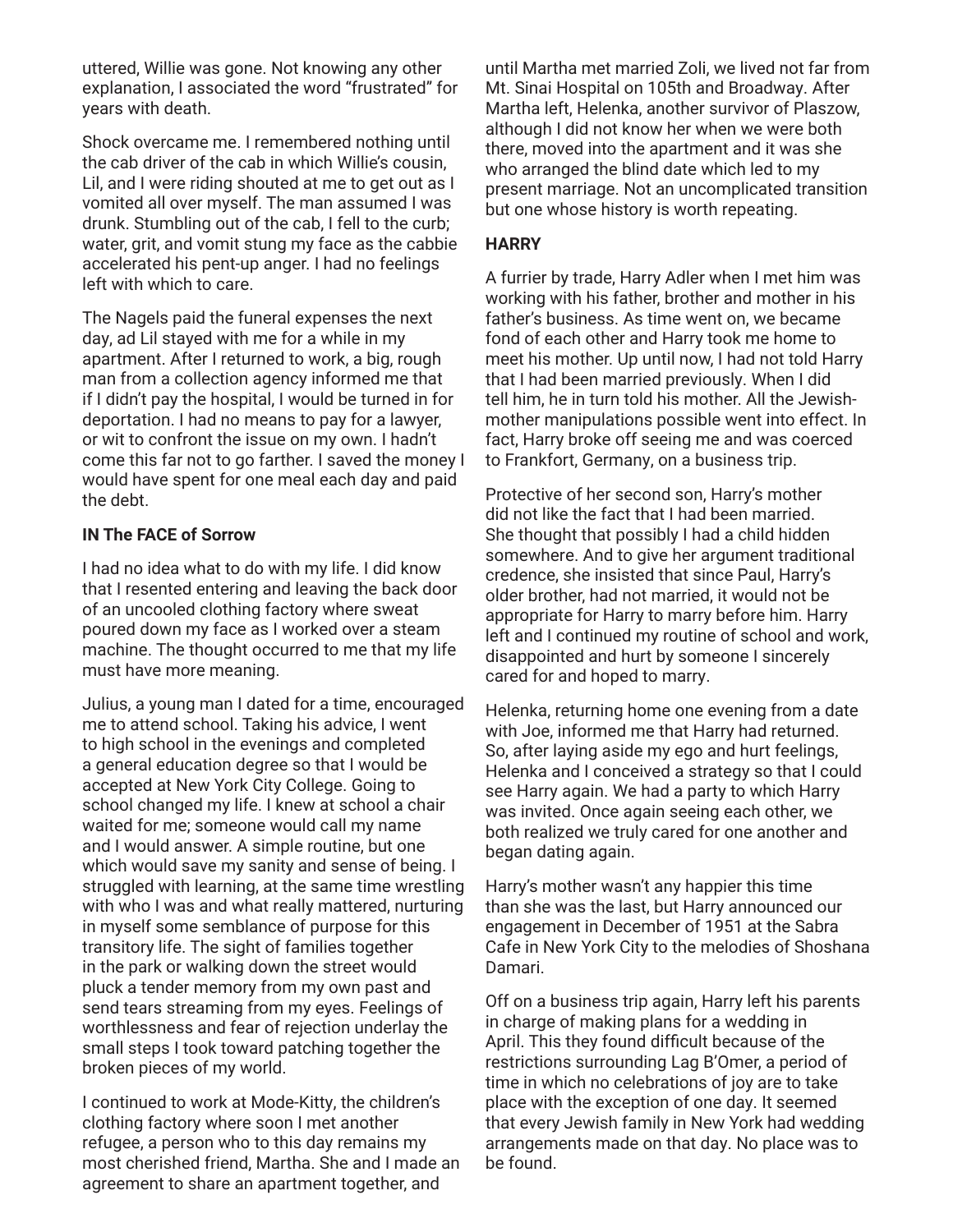Not willing to put off the wedding any longer, I flew, wrapped in a seal coat which would be sold to pay for my air ticket, to see Harry. Harry met me at the airport and gathering a shamus, and ten virtually from the streets to make a minyan, we were married and a photograph was sent back to mother to verify the event.

Because Harry had business to attend to in Brussels, we took an apartment where among my many culinary attempts, I made donuts which turned out to be stone with jelly inside.

During this time, we traveled to Paris where we visited Lilka, who had smuggled out of Poland shortly after I left Krakow in 1945. I had not seen her since that time. Lilka had met and married Chilek. When Harry and I saw them in Paris in 1952, they had two children, Fannie and JoJo, ages 5 and 3. Living in a flat among other poor Jewish refugee families with no toilet or hot water, Chilek struggled to make a small living by tailoring, borrowing a neighbor's sewing machine when it wasn't in use. Seeing the conditions in which they were living, made it difficult for me to enjoy the remainder of my honeymoon without feeling guilty.

Harry and I had no money to help them, but we contacted Aunt Pitzelle's son who lived in Chicago and he was able to send enough money to Chilek so that he could buy his own machine. From then on, although Lilka continued to suffer bouts of depression, they were able to make a good living and raise two children: one a fashion designer, living in Tel Aviv, and one who became a dentist, now living in Paris.

After visiting Paris, Harry and I returned to Brussels. From there, I sailed back to New York to my job from which I had taken a leave of absence. When Harry returned from Brussels, we were married again in a civil ceremony.

My life was taken up with working at Mode-Kitty during the day, going to school at night, working on becoming a citizen and trying to become pregnant. Under conditions of stress, a woman discontinues her menstrual cycle. I had not menstruated since my incarceration in Plaszow, and I feared that I would not be able to bear children.

## **CHILDREN**

I desperately wanted a child, especially in view of the fact that so many members of my family had been slain. I felt it my personal responsibility to have a baby. Who would know of my family and pass on the memory of them if I did not have a child? Finally, after checking my temperature morning and night for what seemed an interminable amount of time, I became pregnant. In my eighth month, I quit work and school. I wanted a baby girl. I never had a brother, and I felt I didn't know anything about raising boys.

My mother-in-law promised that if I gave her a granddaughter, she would buy a strawberry shortcake for me to eat all by myself. At 2:30 a.m. on November 14, 1955, after a car ride in a torrential rainstorm and a breakdown on the Long Island Expressway, I barely arrived at the hospital before giving birth. I was too sick from the anesthetic after Diane was born so I gave the most beautiful strawberry shortcake I had ever seen to the nurses on the maternity ward.

Why did I specifically want strawberry shortcake? Harry and I would visit his mother's house and mother would often have strawberry shortcake for dessert. However, there were always so many people around that I could never have more than one slice, and I longed for a shortcake all to myself.

I had my baby. How can I express what that meant to me? A future, during the blackest hours of my worst pain and desperation, was unthinkable but here in my arms lay the most awesome expression of the word miracle. Nothing is impossible. I held the real, breathing wonder of that next to my heart.

Harry's father died in August of 1954 of a heart attack, not living long enough to see his first grandchild. Up until that time, Harry had worked with his father and eventually they turned a furrier trade into a mail-order stamp business. After his father's death, he began working for Schoco Toy Company, and then found a job as a travel agent.

We lived in a one-bedroom apartment in Elmhurst, where we slept on a hide-a-bed in the living room giving up the bedroom to the baby. Diane Ida, the second name after my sister, was a colicky child who refused to grow hair and insisted on being carried. She also inherited a crooked little finger, taking after her father's mother. Other than that, she was a beautiful healthy baby who kept us up most nights.